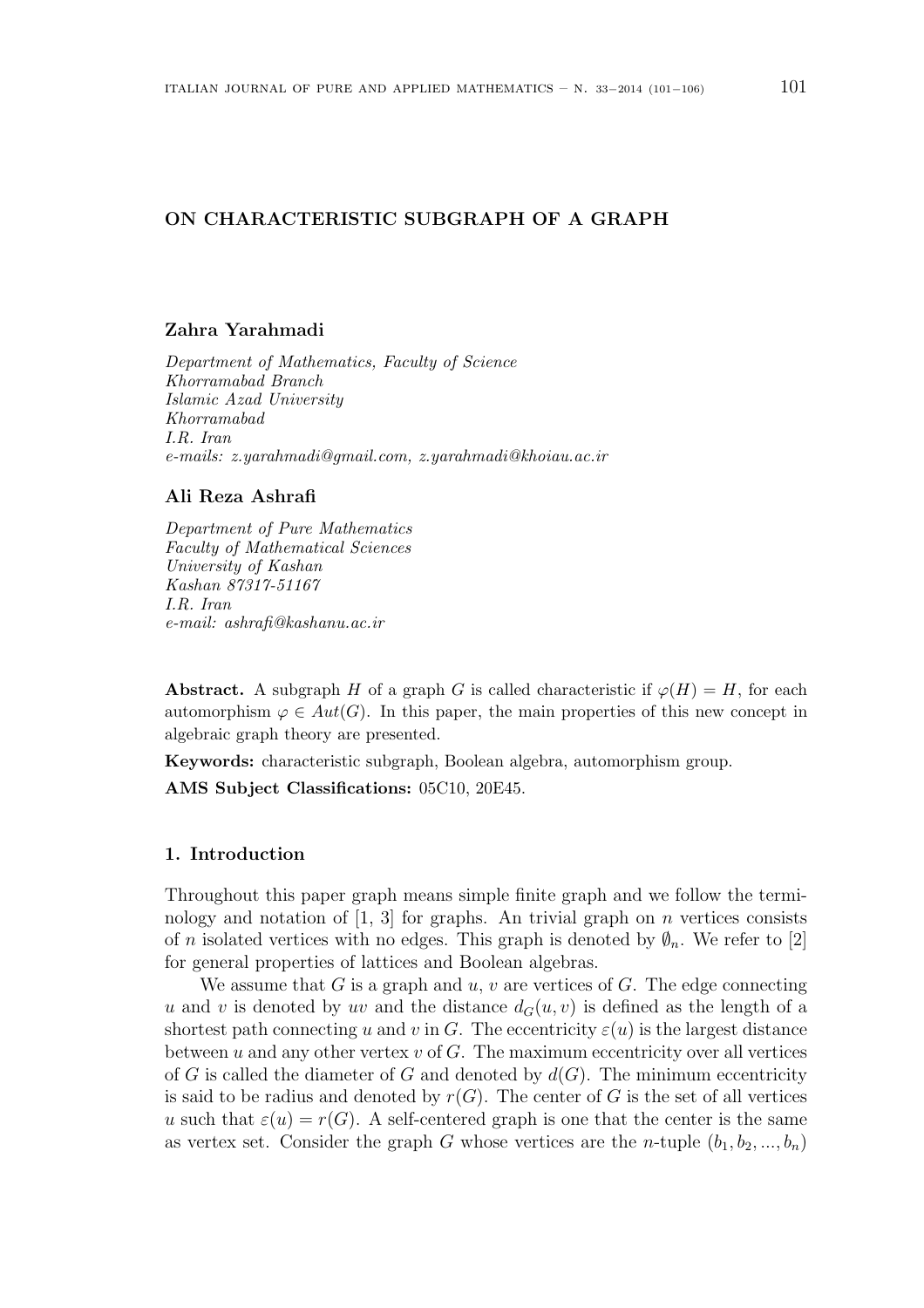with  $b_i \in \{0,1\}$  and two vertices are adjacent if the corresponding tuples differ in precisely one place. Such a graph is called a n−dimentional hypercube and denote it by  $Q_n$ .

Suppose G and H are graphs. H is said to be a subgraph of G if  $V(H) \subset$  $V(G)$  and  $E(H) \subseteq E(G)$  and it is a spanning subgraph of G if  $V(H) = V(G)$ and  $E(H) \subseteq E(G)$ . A subgraph H of G is called characteristic if for every automorphism  $\beta \in Aut(G)$ ,  $\beta(H) = H$ . We use the notation  $H \leq_{ch} G$  to show that H is a characteristic subgraph of G. It is easily seen that the graph  $G$  itself and its trivial spanning subgraph are characteristic in G.

It is easy to see that, if  $P_n$  is a path of length n with vertex set  $V(P_n)$  =  $\{v_0, v_1, ..., v_n\}$ , then, for each  $i, 1 \leq i \leq n/2$ ,  $v_i v_{i+1} \cdots v_{n-i}$  is a characteristic subgraph of  $P_n$ .

#### 2. Main results

In this section some basic properties of characteristic subgraphs are investigated. We first introduce an important class of characteristic subgraphs of a given graph G. Define  $G[i] = \{x \in V(G) \mid \text{deg}_G(x) = i\}.$  Then it is easy to see that for each i,  $1 \leq i \leq \Delta(G)$ , where  $\Delta$  is maximum degree of vertices,  $\langle G[i] \rangle$  is a characteristic subgraph of G. We start by considering the center of a graph.

Theorem 2.1.  $\langle C(G) \rangle \leq_{ch} G$ .

**Proof.** Let  $a \in C(G)$ , then  $\varepsilon(a) = r(G)$  and there exists  $b \in V(G)$ , such that  $\varepsilon(a) = d(a, b) = m$ , for a positive integer m. Thus, there exists a path  $P: a = a_0, a_1, ..., a_m = b$  connecting a and b. Let  $\varphi \in Aut(G)$  be arbitrary. Then,  $\varphi(a) = \varphi(a_0), \varphi(a_1), ..., \varphi(a_m) = \varphi(b)$  is a path. Hence  $\varepsilon(\varphi(a)) \geq \varepsilon(a)$ . Now, suppose  $\varepsilon(\varphi(a)) = k$ , then there exists  $d \in V(G)$ , such that  $d(\varphi(a), d) = k$  and  $\varphi(a) = d_0, d_1, ..., d_k = d$  is a path. Since  $\varphi$  is an automorphism, for each  $1 \leq i \leq k$ there exists  $a_i \in V(G)$  such that  $d_i = \varphi(a_i)$  and  $\varphi(a) = \varphi(a_0), \varphi(a_1), ..., \varphi(a_k) = d$ is a path. Hence the following path exists in  $G, a = a_0, a_1, ..., a_k$ . Therefore,  $\varepsilon(a) \geq k = \varepsilon(\varphi(a))$  and then  $\varepsilon(a) = \varepsilon(\varphi(a))$ . This shows that  $\varphi(\langle C(G) \rangle) =$  $\langle C(G) \rangle$ , as desired.  $\blacksquare$ 

**Corollary 2.2.** If T is a tree and  $\varphi \in Aut(T)$  then  $\varphi$  has at least a fixed vertex or a fixed edge.

**Proof.** By a well-known fact in graph theory the center of a tree  $T$  is a single vertex or two adjacent vertices of  $T$ . So, every automorphism of  $T$  fix a vertex or an edge of T.

**Theorem 2.3.** The number of characteristic spanning subgraphs of a non-trivial graph is always even.

**Proof.** Suppose H is a characteristic spanning subgraph of G. For each characteristic spanning subgraph  $H$ , we define a spanning subgraph  $H'$  with edge set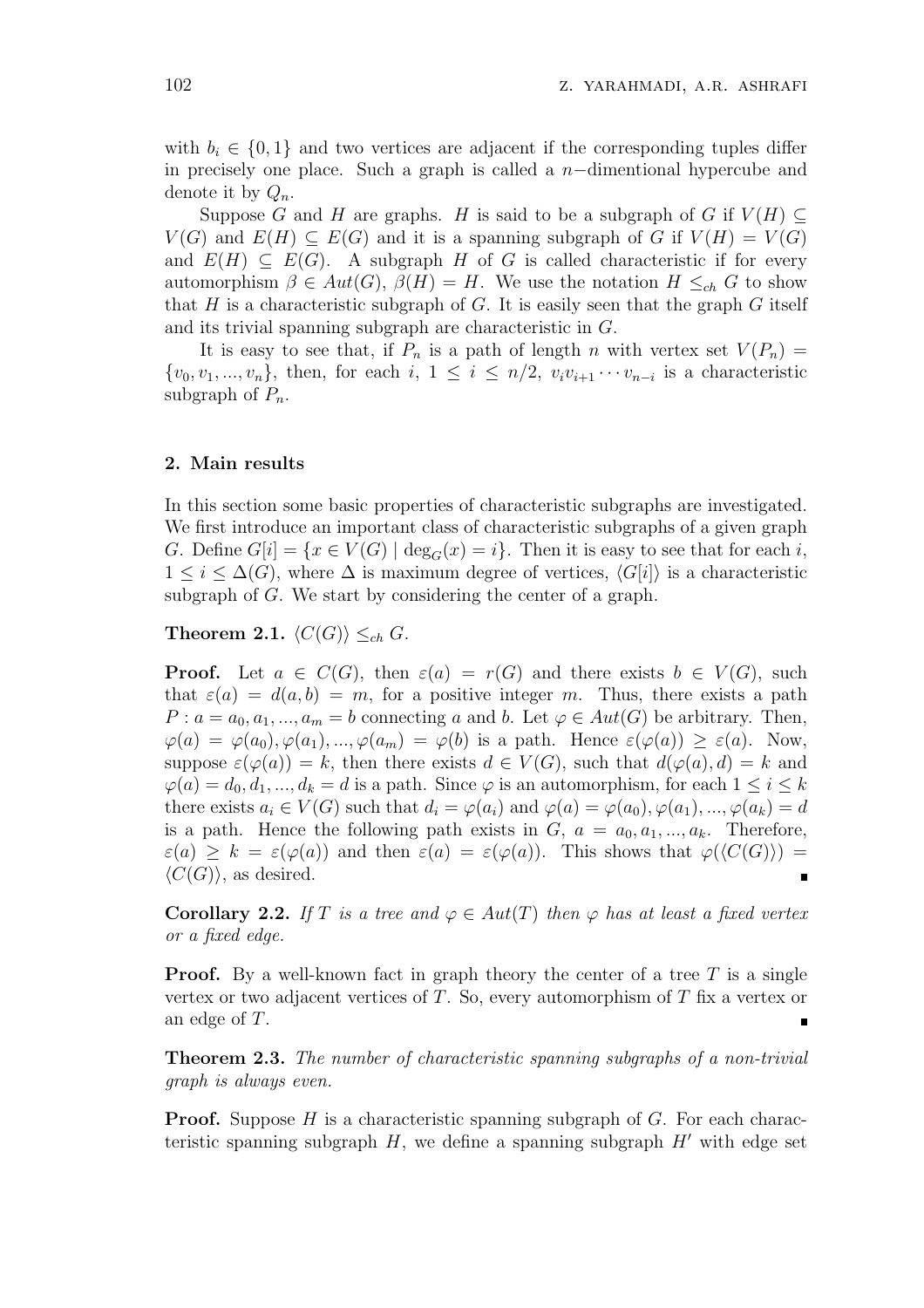$E(H') = E(G) \backslash E(H)$ . Since H is a characteristic subgraph, for each  $\varphi \in Aut(G)$ ,  $\varphi(H) = H$ , it means that  $E(\varphi(H)) = E(H)$  and so

$$
E(G)\backslash E(\varphi(H)) = E(G)\backslash E(H).
$$

By the definition of  $E(H')$ , we have  $E(\varphi(H')) = E(G)\E(\varphi(H))$ , and then  $E(\varphi(H')) = E(H')$ . This implies that  $\varphi(H') = H'$  and so H' is a characteristic spanning subgraph of G. Since  $H$  and  $H'$  are different, the number of characteristic spanning subgraphs of a non-trivial graph is always even.

Remark. Notice that trivial graphs have exactly one characteristic spanning subgraph.

Corollary 2.4. Suppose G is not regular or self-centered then G has at least four characteristic subgraphs.

Proof. Our main proof is separated into two different cases as follows:

**Case 1:** G is self-centered. In this case, there are positive integers  $i, j$  such that  $\langle G[i] \rangle \leq_{ch} G$  and  $\langle G[j] \rangle \leq_{ch} G$ . Define  $H_i$  and  $H_j$  to be spanning subgraphs of G such that  $E(H_i) = E(\langle G[i] \rangle)$  and  $E(H_i) = E(\langle G[j] \rangle)$ . Obviously,  $H_i$  and  $H_j$  are characteristic spanning subgraphs of G. Let  $D = \{deg_G(u) | u \in V(G)\},\$ if  $D = \{i, j\}$ , then  $H_i' = H_j$  and also  $H_j' = H_i$ . By considering G and trivial spanning subgraph, we obtain at least four characteristic. Now if  $D \supsetneq \{i, j\}$ , by Theorem 2.3,  $H'_i$  and  $H'_j$  are different characteristic subgraphs of G. By considering G and trivial spanning subgraph, we obtain at least six characteristic subgraphs.

**Case 2:** G is not self-centered. In this case  $\langle C(G) \rangle \nleq G$ . Let H be a spanning subgraph of G, with edge set  $E(H) = E(\langle C(G) \rangle)$ . By Theorem 2.1,  $H \leq_{ch} G$ and by Theorem 2.3 and considering  $G$  itself and trivial spanning subgraph of  $G$ , we obtain at least four characteristic subgraphs, as desired.

**Definition 2.5.** A subgraph  $K$  of  $G$  is minimal characteristic in  $G$  if no proper nontrivial subgraph of  $K$  is characteristic in  $G$ .

It is easy to see that every characteristic subgraph of G contains a minimal characteristic subgraph of G.

Theorem 2.6. Let G be a graph and H be a minimal characteristic subgraph of G. Then there exists positive integer i such that  $H \leq \langle G[i] \rangle$ .

**Proof.** Suppose H has a vertex of degree i and  $K = \{v \in V(H) | \deg_G(v) = i\}.$ It is clear that  $\langle K \rangle$  is a characteristic subgraph of G. Since  $\langle K \rangle \leq H$  and H is a minimal characteristic subgraph,  $\langle K \rangle = H$ . It means that for each  $v \in V(H)$ ,  $deg_G(v) = i$ , proving the result.

**Corollary 2.7.** Let G be a graph and for a positive integer i,  $G[i]$  is singleton, then  $\langle G[i]\rangle$  is a characteristic subgraph of G.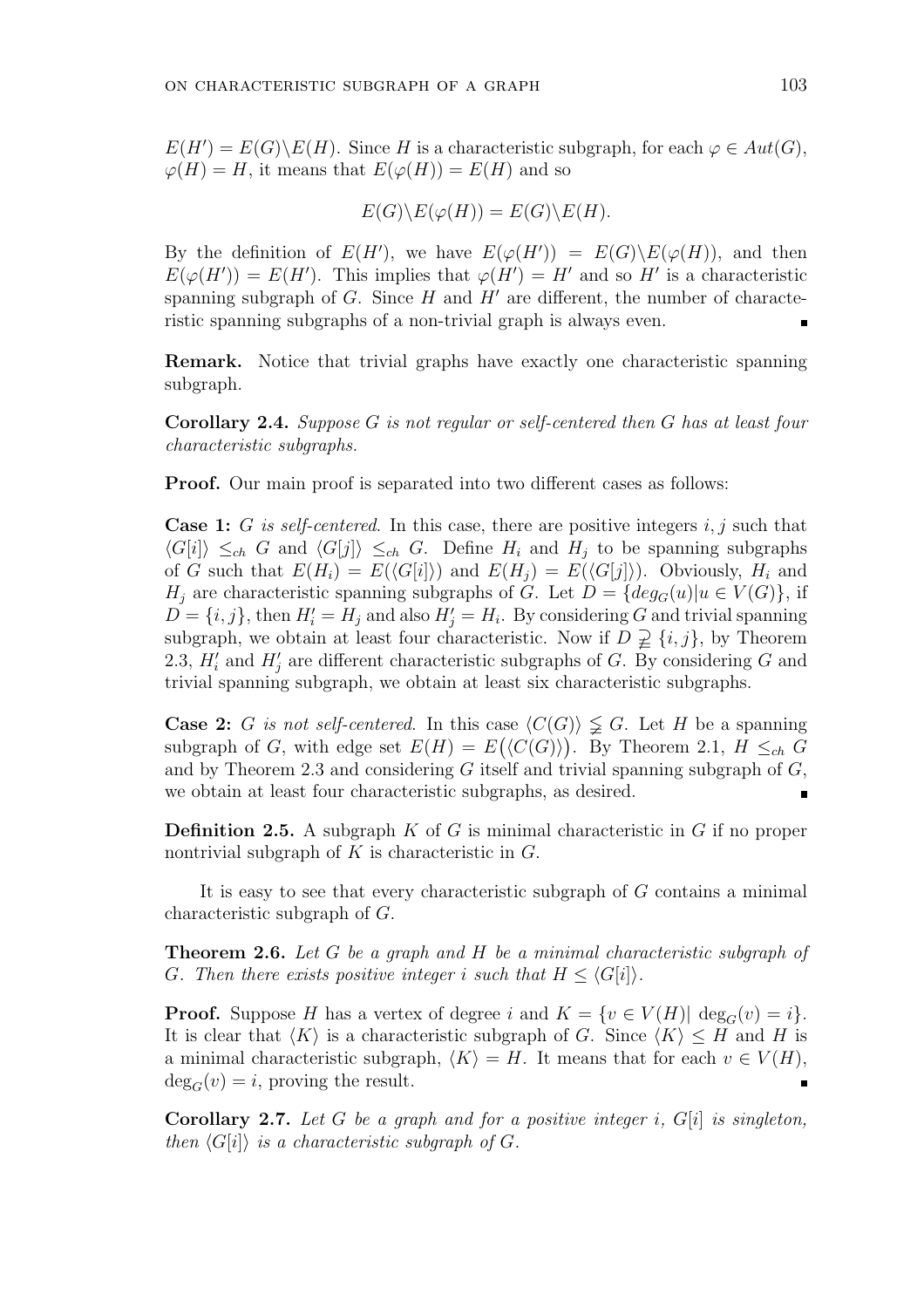The converse of Corollary 2.7 does not hold. To do this, we assume that G is a cycle of length n. Then  $G[2] = V(G)$  and  $\langle G[2] \rangle$  is minimal in G.

**Theorem 2.8.** A graph G is vertex transitive graph if and only if except G and its trivial spanning subgraph, it doesn't have any spanning characteristic subgraph.

**Proof.** Suppose that  $G$  is a vertex transitive graph having a non-trivial characteristic subgraph H,  $H \neq G$ . Let  $v \in V(H)$  and  $u \in V(G)/V(H)$ . Since G is vertex transitive, there exists  $\alpha \in Aut(G)$  such that  $\alpha(v) = u$ , which is impossible. Conversely, we assume that  $G$  is a graph with exactly two spanning characteristic subgraph. If G is not vertex transitive, then there exist vertices  $u$  and  $v$  such that for each  $\alpha \in Aut(G)$ ,  $\alpha(v) \neq u$ . Define H to be the orbit of u under the natural action of  $Aut(G)$  on  $V(G)$ . A simple calculation shows that  $\langle H \rangle$  is a characteristic subgraph of  $G$ , a contradiction.

Suppose  $S(G)$  and  $CSS(G)$  denote the set of all spanning and characteristic spanning subgraphs of  $G$ , respectively. In the following theorem, we prove that  $S(G)$  has a Boolean algebra structure.

**Theorem 2.9.** Let G be a graph on n vertices, then  $S(G)$  is closed under taking intersection and union and  $(S(G), \cap, \cup,')$  is a Boolean algebra in which for each element  $H \in S(G)$ , H' is a spanning subgraph such that  $E(H') = E(G) - E(H)$ . Moreover,  $|S(G)| = 2^{|E(G)|}$ .

**Proof.** Let  $H, K \in S(G)$ , then  $H \cap K$  and  $H \cup K$  are spanning subgraphs of G. One can see that  $(S(G), \cap, \cup)$  is a bounded distributive lattice in which  $0_{S(G)} = \emptyset_n$ and  $1_{S(G)} = G$ . Moreover,  $H \cap H' = \emptyset_n = 0_{S(G)}$  and  $H \cup H' = G = 1_{S(G)}$  and so  $S(G)$  is complemented. Therefore,  $(S(G), \cap, \cup,')$  is a Boolean algebra.

Notice that spanning subgraphs of  $G$  with exactly one edge are atoms of this Boolean algebra and conversely, each atom of this Boolean algebra has this form. Since the number of atoms of this Boolean algebra is  $|E(G)|$  and every finite Boolean algebra is atomic, by a well-known theorem in Boolean algebras,  $|S(G)| = 2^{|E(G)|}$ .

**Theorem 2.10.**  $CSS(G)$  is closed under taking intersection and union and  $(CSS(G), \cap, \cup,')$  is a sub-Boolean algebra of  $(S(G), \cap, \cup,')$ .

**Proof.** Let  $H, K \in CSS(G)$ . Obviously, for each  $\varphi \in Aut(G)$ ,

 $\varphi(H \cap K) = \varphi(H) \cap \varphi(K) = H \cap K$  and  $\varphi(H \cup K) = \varphi(H) \cup \varphi(K) = H \cup K$ .

By a similar argument as the proof of Theorem 2.9, one can show that  $(CSS(G), \cap, \cup,')$  is a Boolean algebra with  $0_{CSS(G)} = \emptyset_n$  and  $1_{CSS(G)} = G$ . Since  $CSS(G) \subseteq S(G)$ , then  $(CSS(G), \cap, \cup,')$  is sub-Boolean algebra of  $(S(G), \cap, \cup,')$ .

Corollary 2.11.  $H \in CSS(G)$  is an atom of Boolean algebra  $(CSS(G), \cap, \cup,')$ if and only if  $H$  is a minimal characteristic subgraph of  $G$ . In particular, if  $G$  is a graph with exactly m minimal characteristic subgraph then  $|CSS(G)| = 2^m$ .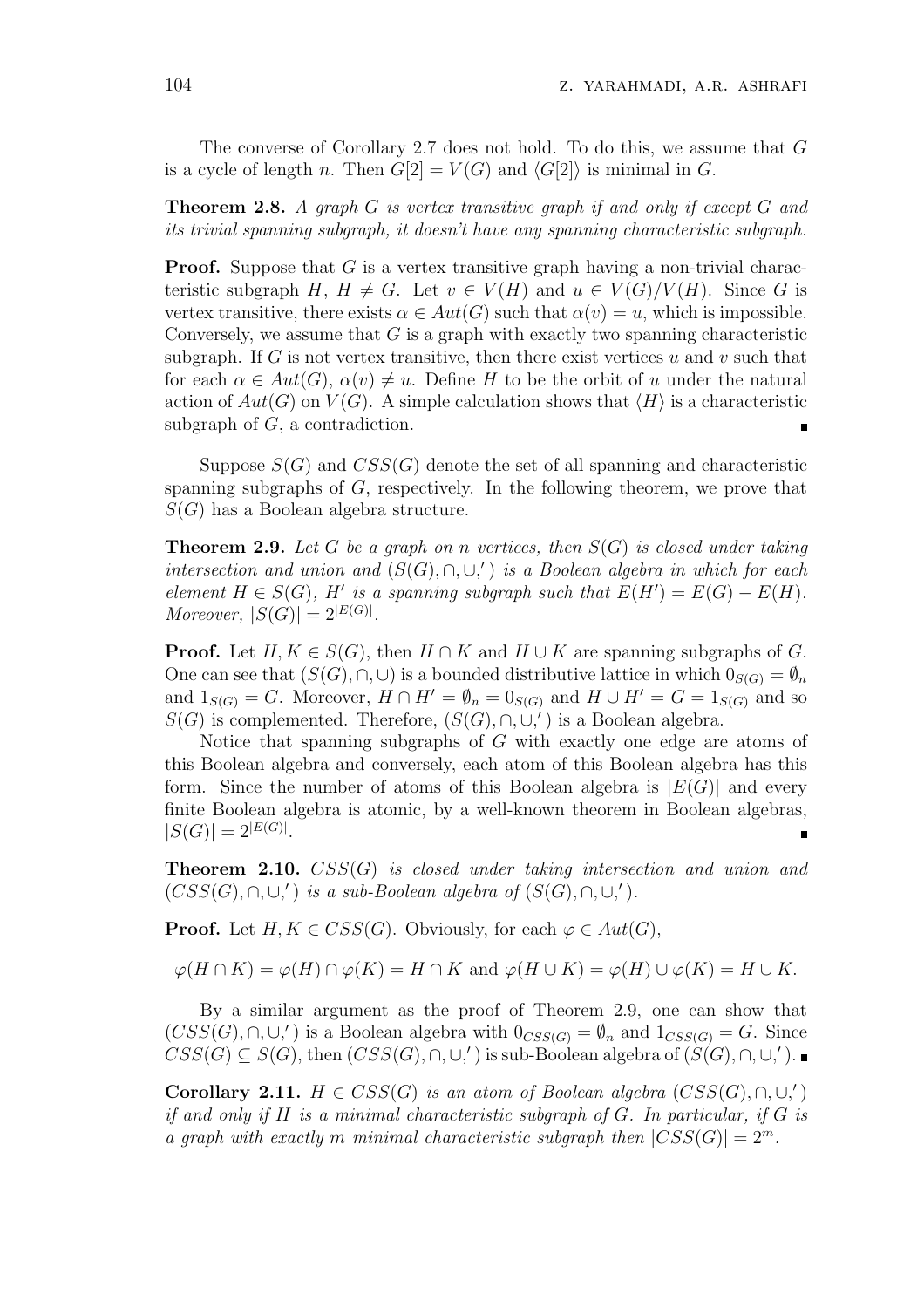Corollary 2.12. Every characteristic spanning subgraph of G can be represented as the union of some minimal characteristic subgraphs of G.

Proof. By Theorem 2.9 every element of a Boolean algebra is a supremum of some atoms, as desired.

In the end of this paper, we construct a graph  $S'(G)$  with  $V(S'(G)) = S(G)$ and two spanning subgraph H and K are adjacent if and only if  $E(H) \subseteq E(K)$ and  $|E(H)| = |E(K)| + 1$ . In the following theorem, it is proved that  $S'(G)$  is a hypercube.

**Theorem 2.13.**  $S'(G) \cong Q_m$ , where  $m = |E(G)|$  and  $Q_m$  is m-dimentional hypercube.

**Proof.** Suppose  $E(G) = \{e_1, e_2, ..., e_m\}$ . We can represent each spanning subgraph  $H \in S(G)$ , by an  $m$ -array  $(e'_1, e'_2, ..., e'_m)$  as follows:

$$
e'_{i} = \begin{cases} e_{i} & e_{i} \in E(H), \\ 0 & e_{i} \notin E(H). \end{cases}
$$

Define  $\psi: Q_m \longrightarrow S(G)$  by  $\psi$ ¡  $(a_1, a_2, ... a_m)$ ¢  $=(b_1, b_2, ... b_m)$  such that

$$
b_i = \begin{cases} e_i & a_i = 1, \\ 0 & a_i = 0. \end{cases}
$$

Suppose that  $\alpha, \beta \in V(Q_m)$  such that  $\alpha\beta \in E(Q_m)$ . Then, by the definition of the hypercube,  $\alpha = (t_1, t_2, ..., t_m)$  and  $\beta = (s_1, s_2, ..., s_m)$  such that there exists a positive integer  $k, 1 \leq k \leq m$ ,  $t_k \neq s_k$  and for all  $l \neq k$ ,  $t_l = s_l$ . Obviously,  $(t_k = 0 \text{ and } s_k = 1)$  or  $(t_k = 1 \text{ and } s_k = 0)$ . Without losing generality, we assume that  $t_k = 0$  and  $s_k = 1$ . Then, by definition of  $\psi$ :

$$
\psi(\alpha) = \psi((t_1, t_2, ..., t_k = 0, ..., t_m)) = (b_1, b_2, ..., b_k = 0, ..., b_m),
$$
  

$$
\psi(\beta) = \psi((s_1, s_2, ..., s_k = 1, ..., s_m)) = (b_1, b_2, ..., b_k = e_k, ..., b_m),
$$

and, by adjacency in  $S'(G)$ , it can easily seen that the subgraph by representing vector  $\psi(\alpha) = (b_1, b_2, ..., 0, ..., b_m)$  is adjacent with subgraph by representing vector  $\psi(\beta) = (b_1, b_2, ..., e_k, ..., b_m)$ . Hence  $\psi(\alpha)\psi(\beta) \in E(S(G))$ , and so  $\psi$  is a homomorphism of graphs. Since  $\psi$  is bijective, it is isomorphism and so  $S'(G) \cong Q_m$ .

Acknowledgement. The research of the second author is partially supported by the University of Kashan under grant no 159020/62.